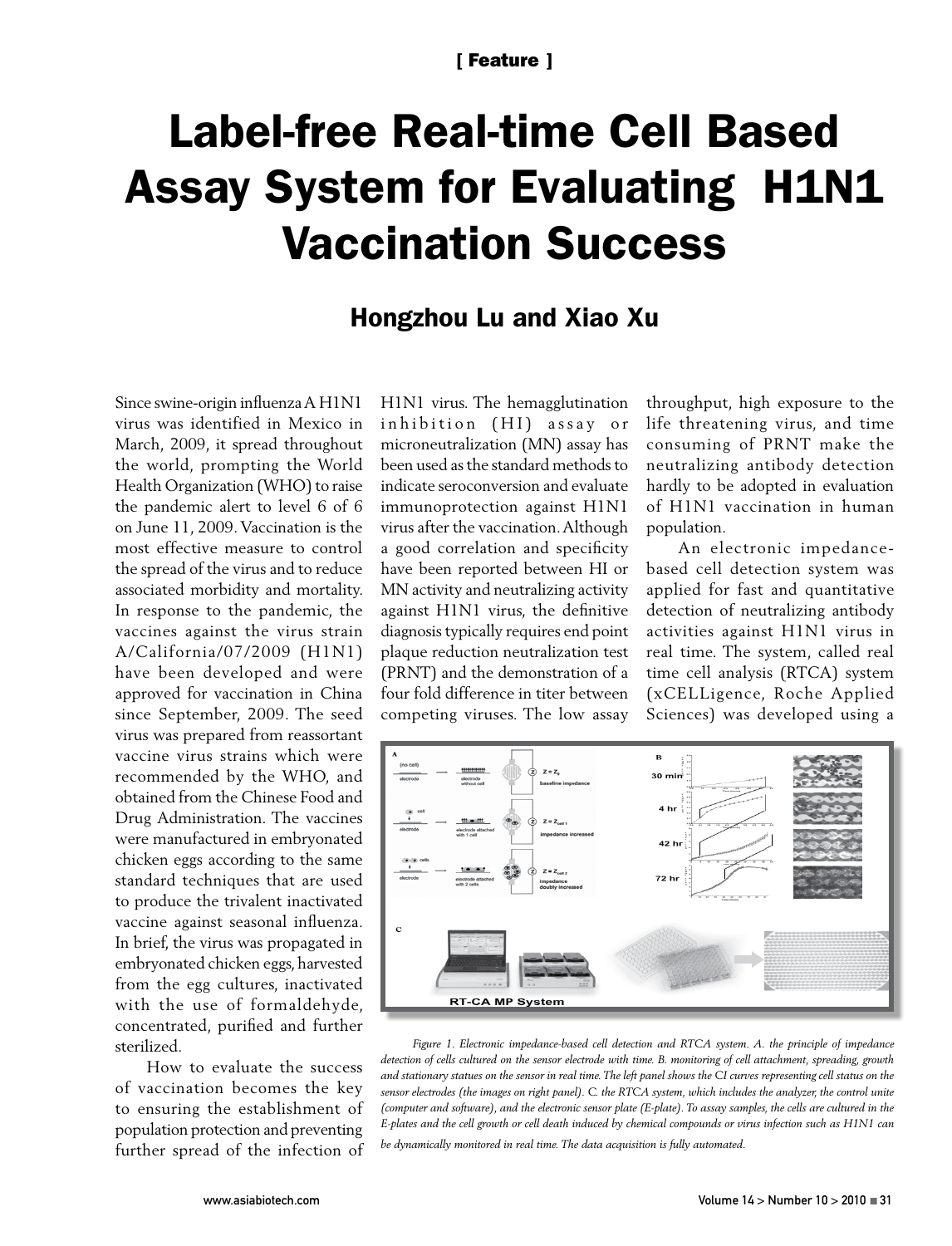novel electrical impedance sensor array, allowing for quantitative detection of living cells cultured on gold microelectrodes within the glass substrates integrated in the bottom of 96-well microtiter plates (Figure 1). The electronic impedance of an electrode is primarily determined by the ion environment both at the electrode/solution interface and in the bulk solution. Upon the application of an electrical field, ions undergo field-directed movement and concentration-gradient driven diffusion, leading to frequency dependent impedance dispersion. The presence of the cells will affect the local ionic environment at the electrode/solution interface, leading an increase in the electrode impedance. The more cells there are on the electrodes, the larger the electrode impedance (Figure 1). Furthermore, the impedance also depends on the extent to which cells attach to the electrodes. For example, if cells spread, there will be a greater cell/electrode contact area, resulting in larger impedance. Thus, cell biological status including cell viability, cell number, cell morphology and cell adhesion will all affect the measurement of electrode impedance that is reflected by cell index (CI) on the RTCA system. Therefore, a dynamic pattern of a given CI curve may indicate sophisticated physiological and pathological response of the living cells to a given toxic compound or virus infection. In the cells infected with H1N1 virus, the cytopathic effect (CPE) can be quantitative monitored in real time on the RTCA system, and such H1N1-induced CPE can be inhibited or the onset of the CPE can be delayed in the presence of neutralizing antibody against H1N1 after vaccination (Figure 2).



*Figure 2. Neutralizing antibody activity measurement in H1N1 vaccinated human subjects using real time monitoring of virus-induced CPE on RTCA system. Samples of two human subjects from different days after vaccination were tested for neutralizing activity against H1N1 virus challenge. In samples from day 0 (before vaccination), no protection can be seen showing the CPE onset similar to virus control. Sample #2 (S#2) at day 7 showed significant delay of H1N1-induced CPE indicating the presence of specific neutralizing antibody against H1N1 virus, and in contrast, Sample #1 (S#1) at day 7 showed no effect on the onset of H1N1 virus-induced CPE. At the day 21, both samples (S#1 and S#2) showed complete protection against H1N1-induced CPE indicating both subjects developed neutralizing antibody against H1N1 virus after vaccination.*

 Samples of 123 human subjects vaccinated with the virus strain A/ California/07/2009 (H1N1) were tested on RTCA system. For each subject, three samples from different times (day 0, day 7 and day 21) were collected and the seroconversion and neutralizing activity against the H1N1 virus were monitored on the RTCA system. On day 7 postvaccination, 67.48% of vaccinated subjects showed neutralizing antibody positive, and on day 21, 82.11% of subjects showed the neutralizing antibody positive (Sun F, Zheng M, *et al,* unpublished observation). This result indicates that the vaccination is successful. Although, the result obtained from the neutralizing antibody test agreed with that from HI test, the seroconversion rate using neutralizing antibody detection is slightly lower than the seroconversion rate using standard HI test, indicating that the HI activity against H1N1 might not be necessarily related to the neutralizing activity.

New technologies leading towards a faster and more accurate detection system for life threatening infectious agents are urgently needed. The novel cell based assay system (RTCA system) described here was successfully applied for detecting neutralizing antibody against H1N1 virus in the vaccinated human population. In comparison with existing methods, the RTCA assay offers the advantages of real time, quantitative measurement of entire CPE process and allows for real time monitoring of neutralizing activity and titer. Furthermore, the automatic data acquisition and limited experiment process reduces the possible laboratory exposure to the life threatening infectious agents and thus increases safety.